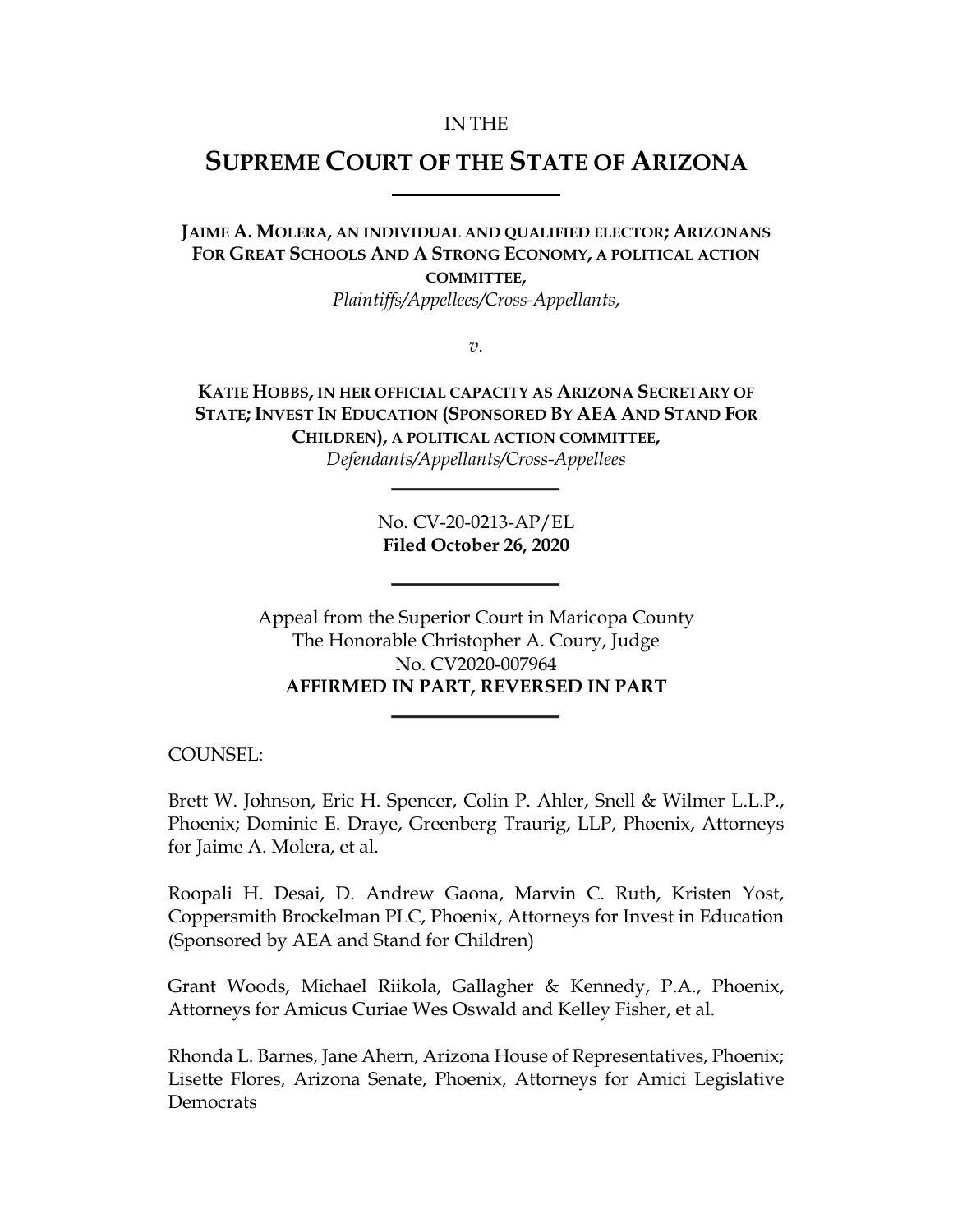Oscar S. Lizardi, Rebecca K. O'Brien, Rusing Lopez & Lizardi, P.L.L.C., Tucson; Isaac S. Crum, Rusing Lopez & Lizardi, P.L.L.C., Scottsdale, Attorneys for Amicus Curiae The Arizona Business Community

Erin Adele Scharff, Sandra Day O'Connor College of Law, Phoenix, Attorney for Amici Curiae Tax Scholars

Roy Herrera, Daniel A. Arellano, Jillian L. Andrews, Ballard Spahr LLP, Phoenix, Attorneys for Amici Curiae Ballot Initiative Strategy Center, et al.

Shawn K. Aiken, Shawn Aiken, PLLC, Phoenix, Attorney for Amici Curiae Changing Hands Bookstore, Inc., et al.

Paul F. Eckstein, Daniel C. Barr, Austin C. Yost, Margo R. Casselman, Perkins Coie LLP, Phoenix, Attorneys for Amici Curiae Kathy Hoffman, et al.

Daniel J. Adelman, Arizona Center for Law in the Public Interest, Phoenix, Attorneys for Amici Curiae Save Our Schools Arizona, et al.

Timothy Sandefur, Christina Sandefur, Scharf-Norton Center for Constitutional Litigation at the Goldwater Institute, Attorneys for Amici Curiae Goldwater Institute, et al.

Mary R. O'Grady, Joshua D. Bendor, Emma J. Cone-Roddy, Osborn Maledon, P.A., Phoenix, Attorneys for Amici Curiae Arizona Non-Profit Organizations, et al.

Lisa T. Hauser, Bonnett, Fairbourn, Friedman & Balint, PC, Phoenix, Attorneys for Amicus Curiae Lisa T. Hauser

Kory Langhofer, Statecraft, Phoenix, Attorney for Amicus Curiae Rich Crandall

Kraig J. Marton, Jeffrey A. Silence, Jaburg & Wilk, P.C., Phoenix; Patricia Ronan, Patricia E. Ronan Law, LLC, Phoenix; Christopher Houk, Houk Law Firm, PLLC, Tempe, Attorneys for Amicus Curiae Arizona Employment Lawyers Association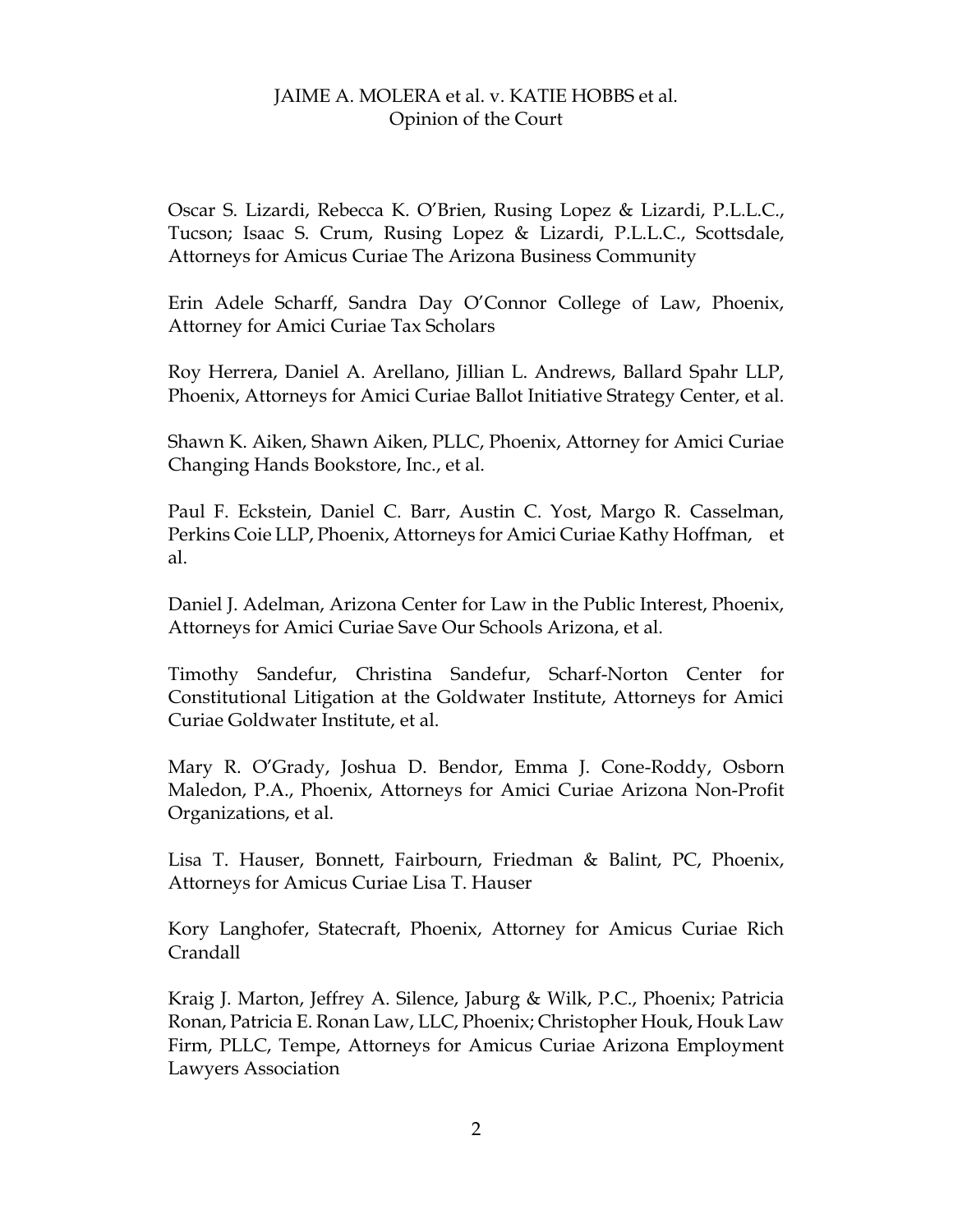VICE CHIEF JUSTICETIMMERauthored the opinion of the Court, in which CHIEF JUSTICE BRUTINEL, and JUSTICES BOLICK, GOULD, LOPEZ, BEENE, and MONTGOMERY joined.

VICE CHIEF JUSTICE TIMMER, opinion of the Court:

**¶1** In *Molera v. Reagan*, 245 Ariz. 291, 293 ¶ 1 (2018), we disqualified an "Invest in Education Act" initiative from the 2018 ballot because proponents failed to comply with A.R.S. § 19-102(A), which requires that petition sheets used to gather signatures contain a short description of the initiative's principal provisions (the "100-word description"). Now, we are asked to decide whether the 100-word description for the currently proposed "Invest in Education Act" initiative complied with § 19-102(A). We also address whether petition circulators were paid in accordance with A.R.S. § 19-118.01(A), which prohibits payments "based on the number of signatures collected." We hold that the initiative proponents complied with § 19-102(A) and gathered enough signatures under § 19-118.01(A) to qualify for the November 3, 2020 General Election ballot.

#### **BACKGROUND**

**¶2** Defendant is a political action committee (the "Committee") seeking to place the "Invest in Education Act" initiative ("Initiative") on the 2020 ballot. To qualify, the Committee was required to obtain 237,645 valid petition signatures demonstrating support for the measure. *See* Ariz. Const. art. IV, pt. 1, § 1(2); 2020 Initiative & Referendum Quick Reference Guide, *Ariz. Sec'y of State*, https://azsos.gov/sites/default/files/2020\_ Initiative%20\_Referendum\_Guide.pdf (last visited Oct. 22, 2020). On July 2, 2020, the Committee filed petition sheets containing 435,669 signatures with the Secretary of State. The Secretary reviewed the sheets for statutory compliance pursuant to A.R.S. § 19-121.01(A) and determined that 377,456 signatures were eligible for verification by county recorders. *See*  § 19-121.01(B).

**¶3** Plaintiffs are a qualified elector and a political action committee ("Challengers") who oppose the Initiative. On July 10, before completion of the signature verification process, they filed a verified complaint asking the superior court to enjoin the Secretary from placing the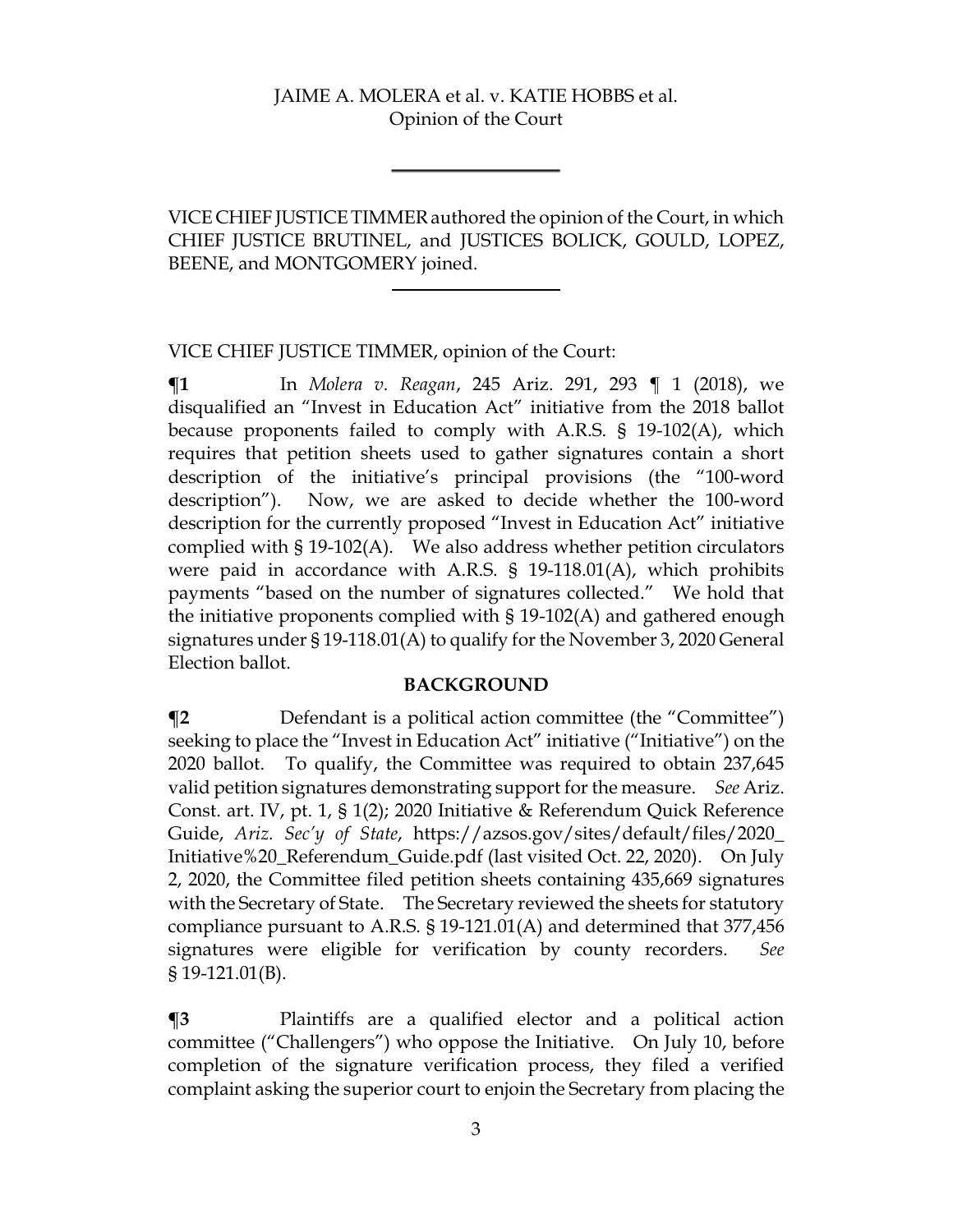Initiative on the ballot because (1) the 100-word description on petition sheets violated § 19-102(A), and (2) after removing signatures gathered by petition circulators who were paid in violation of § 19-118.01(A), the measure lacked enough signatures.

**¶4** After conducting a bench trial, the superior court rejected the Challengers' signature-based objection. But it found that the 100-word description on the petition signature sheets failed to comply with § 19-102(A). The court therefore enjoined the Secretary from certifying and placing the Initiative on the 2020 ballot.

**¶5** This expedited appeal and cross-appeal followed. After considering the briefs and authorities filed by the parties and amici, this Court issued an order reversing in part and affirming in part the superior court's judgment and directing the Secretary to include the Initiative in the general election publicity pamphlet and to place it on the general election ballot. This opinion explains our reasoning.

#### **DISCUSSION**

# **I. The 100-word description**

# **A. General principles**

 $\P6$  Section 19-102(A) requires initiative sponsors to insert on petition signature sheets "a description of no more than one hundred words of the principal provisions of the proposed measure." The description must be followed by this language:

Notice: This is only a description of the proposed measure (or constitutional amendment) prepared by the sponsor of the measure. It may not include every provision contained in the measure. Before signing, make sure the title and text of the measure are attached. You have the right to read or examine the title and text before signing.

 $$19-102(A).$ 

**¶7** Increasingly, sponsors, opponents, and courts have struggled both to identify "principal provisions" in measures and to determine whether their descriptions satisfy § 19-102(A), particularly when the proposed measures are lengthy or complex. There is also confusion about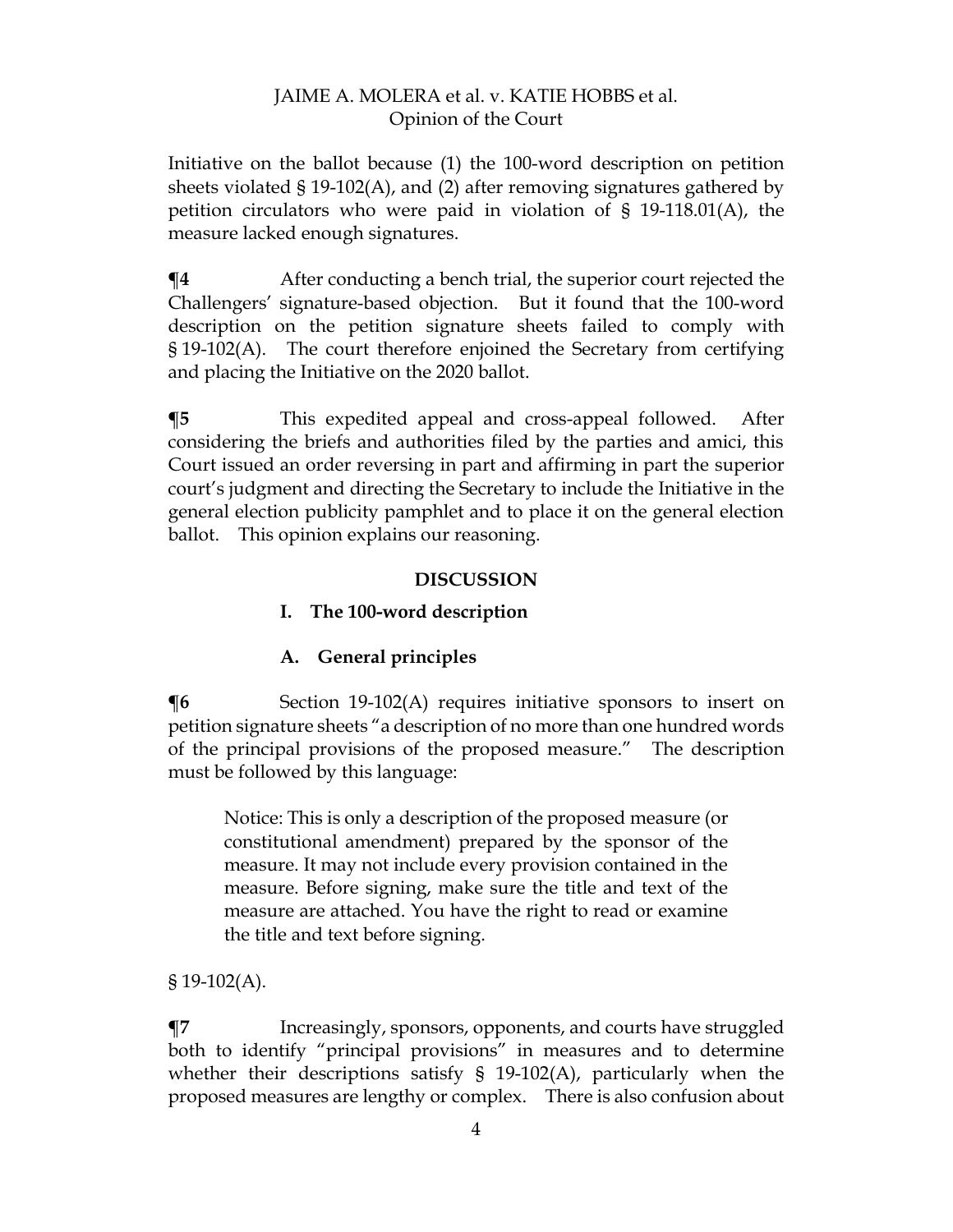whether omission of a principal provision alone disqualifies a measure from the ballot or whether the omission also must make the description misleading or confusing. Further guidance on what § 19-102(A) does and does not require is warranted before addressing the superior court's ruling here.

**¶8** There are two grounds on which to challenge a measure's 100 word description under § 19-102(A). The first is that the sponsor omitted a "principal provision" of the measure from the description. If the court agrees, it should disqualify the measure from the ballot without further inquiry. Whether the omission made the description misleading, confusing, or unfair is irrelevant. We did not intend to suggest otherwise in *Molera*, where we observed that omitting a principal provision concerning the elimination of tax indexing also "create[d] a significant risk of confusion or unfairness and could certainly materially impact whether a person would sign the petition." 245 Ariz. at 297 ¶ 25. Section 19-102(A) requires a sponsor to describe *all* principal provisions of a measure.

**¶9** What are "principal provisions"? They are the "most important," "consequential," and "primary" features of the initiative. *Id.* ¶ 24 (quoting *Sklar v. Town of Fountain Hills*, 220 Ariz. 449, 453 ¶ 13 (App. 2008)). They are not *all* provisions. The 100-word description serves as the "elevator pitch" that alerts prospective signatories to the measure's key operative provisions, enabling them to decide in short order whether to sign the petition, refuse to do so, or make further inquiry about the measure. *See id.* at 297 ¶ 27 (stating that the purpose of the description is to enable prospective signatories to determine whether to endorse the measure for the ballot); *see also Kromko v. Superior Court*, 168 Ariz. 51, 60 (1991) (observing that "rare is the elector who stops long enough in the summer heat to read or listen to a complete description of the entire nature and scope of a proposed measure").

**¶10** The second ground on which to challenge a 100-word description focuses on the manner of describing the measure's principal provisions. Section 19-102(A) does not require the description to be impartial. *Save Our Vote, Opposing C-03-2012 v. Bennett*, 231 Ariz. 145, 152 ¶ 28 (2013).But to comply, the description must describe the principal provisions to accurately communicate their general objectives. In light of the 100-word limit, and the constitutional right to propose initiatives of any length, the sponsor may cast the description in broad terms, and more complex or multi-faceted initiatives may be unavoidably less detailed than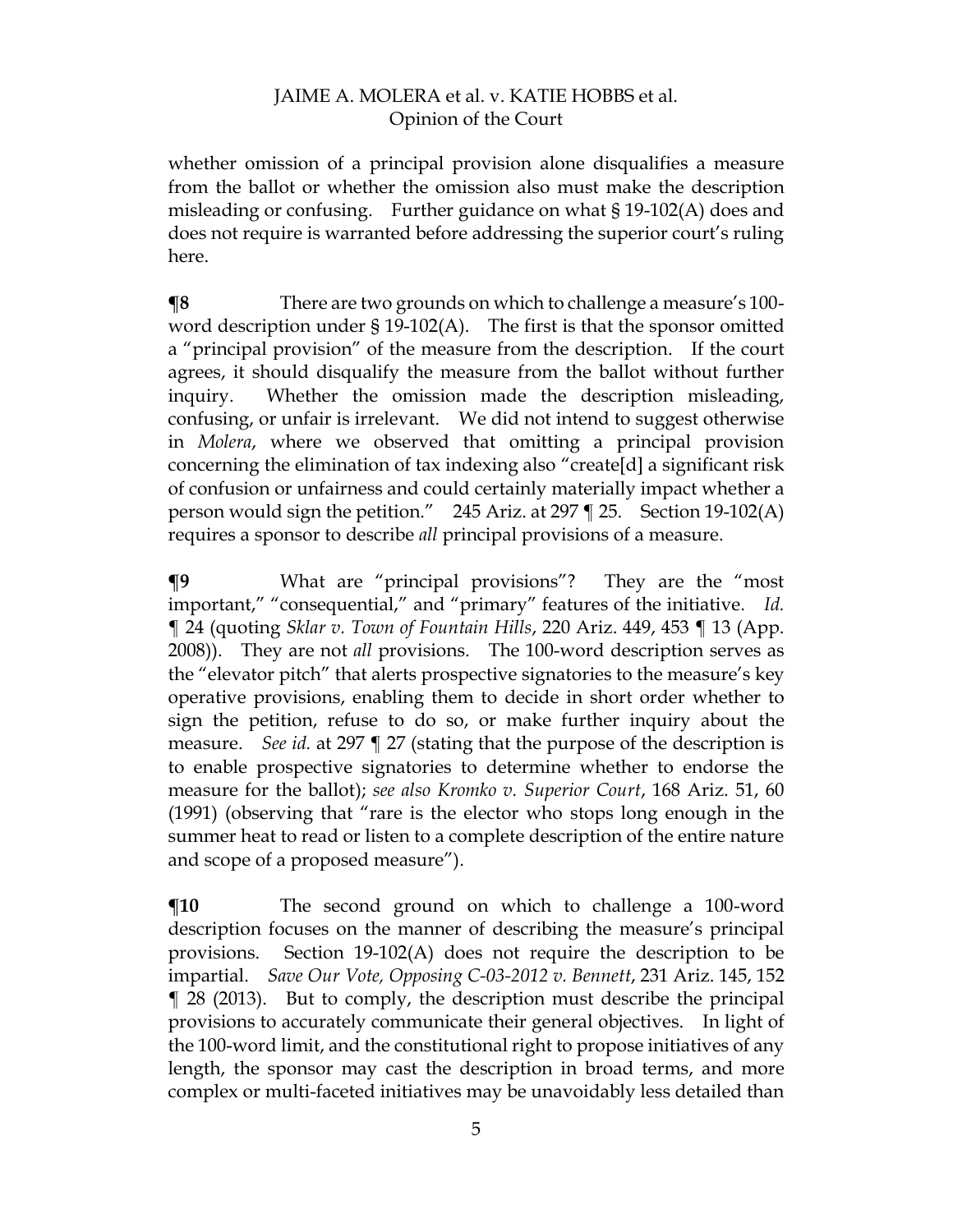shorter measures. *See Quality Educ. & Jobs Supporting I-16-2012 v. Bennett*, 231 Ariz. 206, 208 ¶ 9 (2013) (providing that "[t]he length and complexity of the initiative" and the fifty-word limit for the Secretary of State's ballot summary are "factors in assessing compliance" with the statute requiring that summary). If necessary, a sponsor may refer potential signatories to the measure's text for more detail when explaining technical terms or difficult-to-grasp concepts.

**¶11** Reasonable people can differ about the *best* way to describe a principal provision, but a court should not enmesh itself in such quarrels. *See id.* at 209 ¶ 13. If the chosen language would alert a reasonable person to the principal provisions' general objectives, that is sufficient. Applying this reasonable person standard, the trial judge should ordinarily decide the sufficiency of a description without expert witness evidence. *See* Ariz. R. Evid. 702.

**¶12** What constitutes a deficient description under § 19-102(A)? In recent years, we have described such deficiencies as those that are "fraudulent or create[] a significant danger of confusion or unfairness," *Molera*, 245 Ariz. at 295 ¶ 13 (quoting *Save Our Vote*, 231 Ariz. at 152 ¶ 26), contain "untrue representations designed to defraud potential signatories," or "obscure[]" a measure's principal provisions or "thrust," *Wilhelm v. Brewer*, 219 Ariz. 45, 48 ¶¶ 13–15 (2008) (quoting *Kromko*, 168 Ariz. at 59). We now rephrase these standards more precisely to assist both initiative sponsors in complying with § 19-102(A) and courts in deciding whether sponsors did so.

**¶13** The court should disqualify an initiative from the ballot whenever the 100-word description either communicates objectively false or misleading information or obscures the principal provisions' basic thrust. The latter can occur through the language used to describe the principal provisions or by failing to refer to key features of those provisions. In other words, although sponsors are free to describe the measure in a positive way and emphasize its most popular features, they may not engage in a "bait and switch" in which the summary attracts signers but misrepresents or omits key provisions. In addressing challenges, a court should "consider the meaning a reasonable person would ascribe to the description." *Ariz. Chapter of the Associated Gen. Contractors of Am. v. City of Phoenix*, 247 Ariz. 45, 48 ¶ 15 (2019).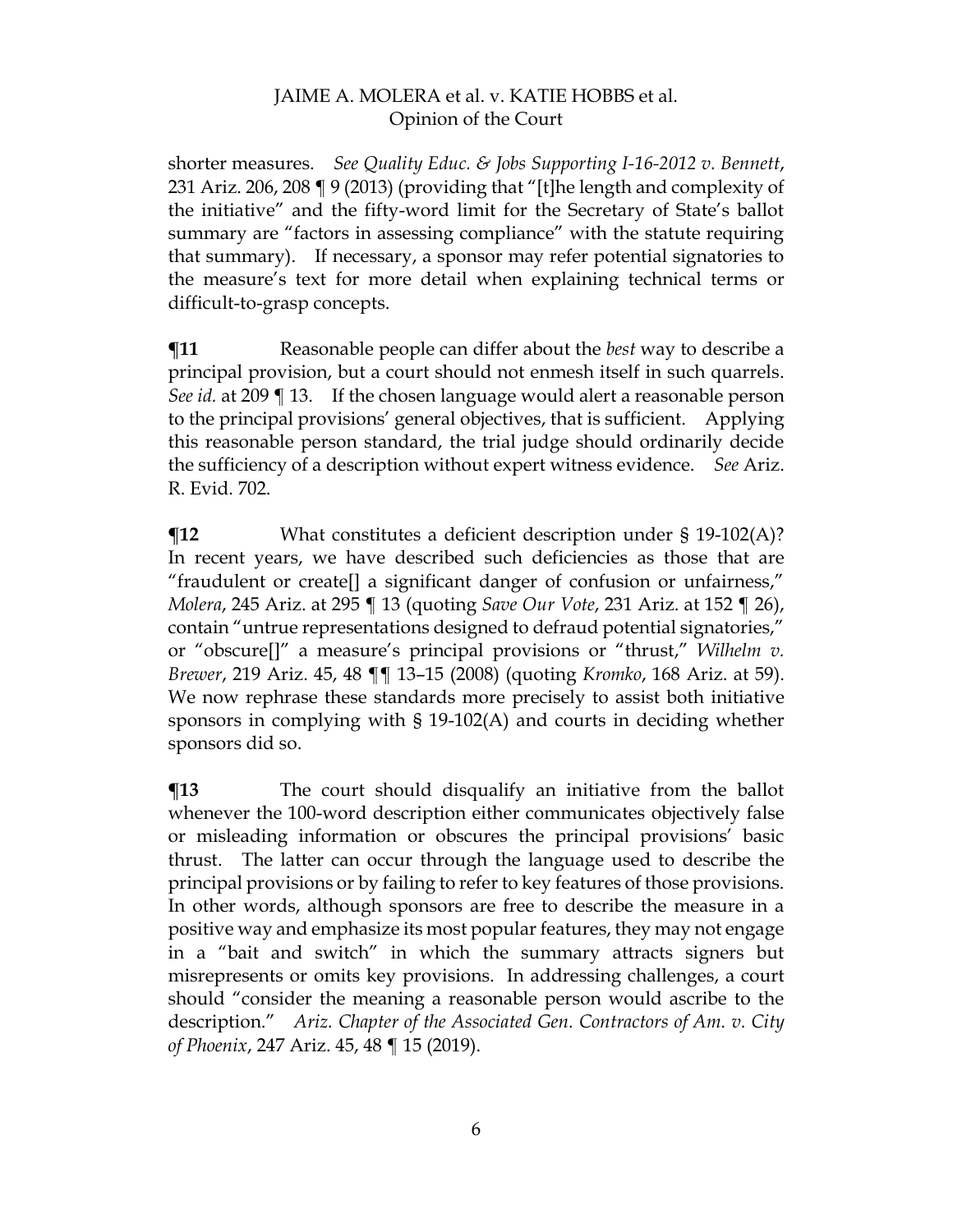#### **B. Application to this case**

 $\P$ **14** The Initiative is nine pages long and proposes to amend both A.R.S. Title 15 (Education) and Title 43 (Taxation of Income). The 100 word description in the petition signature sheets for the Initiative provides:

The Invest in Education Act provides additional funding for public education by establishing a 3.5% surcharge on taxable income above \$250,000 annually for single persons or married persons filing separately, and on taxable income above \$500,000 annually for married persons filing jointly or head of household filers; dedicates additional revenue to (a) hire and increase salaries for teachers, classroom support personnel and student support services personnel, (b) mentoring and retention programs for new classroom teachers, (c) career training and post-secondary preparation programs, (d) Arizona Teachers Academy; amends the Arizona Teachers Academy statute; requires annual accounting of additional revenue.

The notice required by § 19-102(A) followed the description. *See supra* ¶ 6.

**The superior court found that this summary omitted five** principal provisions, which also made the description misleading and "created a significant danger of confusion or unfairness to a reasonable Arizona voter." It further ruled that use of the word "surcharge" masked the Initiative's proposal to substantially increase the tax rate for wealthier taxpayers. We review the court's ruling de novo. *See Molera*, 245 Ariz. at 294 ¶ 8.

 $\P$ **16** (1) Percentage distribution of new revenues. The 100-word description listed who would receive the new tax revenues but not in what percentages. The superior court reasoned that the percentage distribution is a principal provision because a reasonable voter's decision whether to support or reject the measure might turn on that knowledge. It pointed out that "[t]o some reasonable voters, devoting 50% of the money generated by the Initiative directly to teacher salaries may have sounded too rich; to other reasonable voters, devoting 50% of the money raised directly to teacher salaries may have sounded too modest." The court also found that this omission risked confusing reasonable voters "who may believe that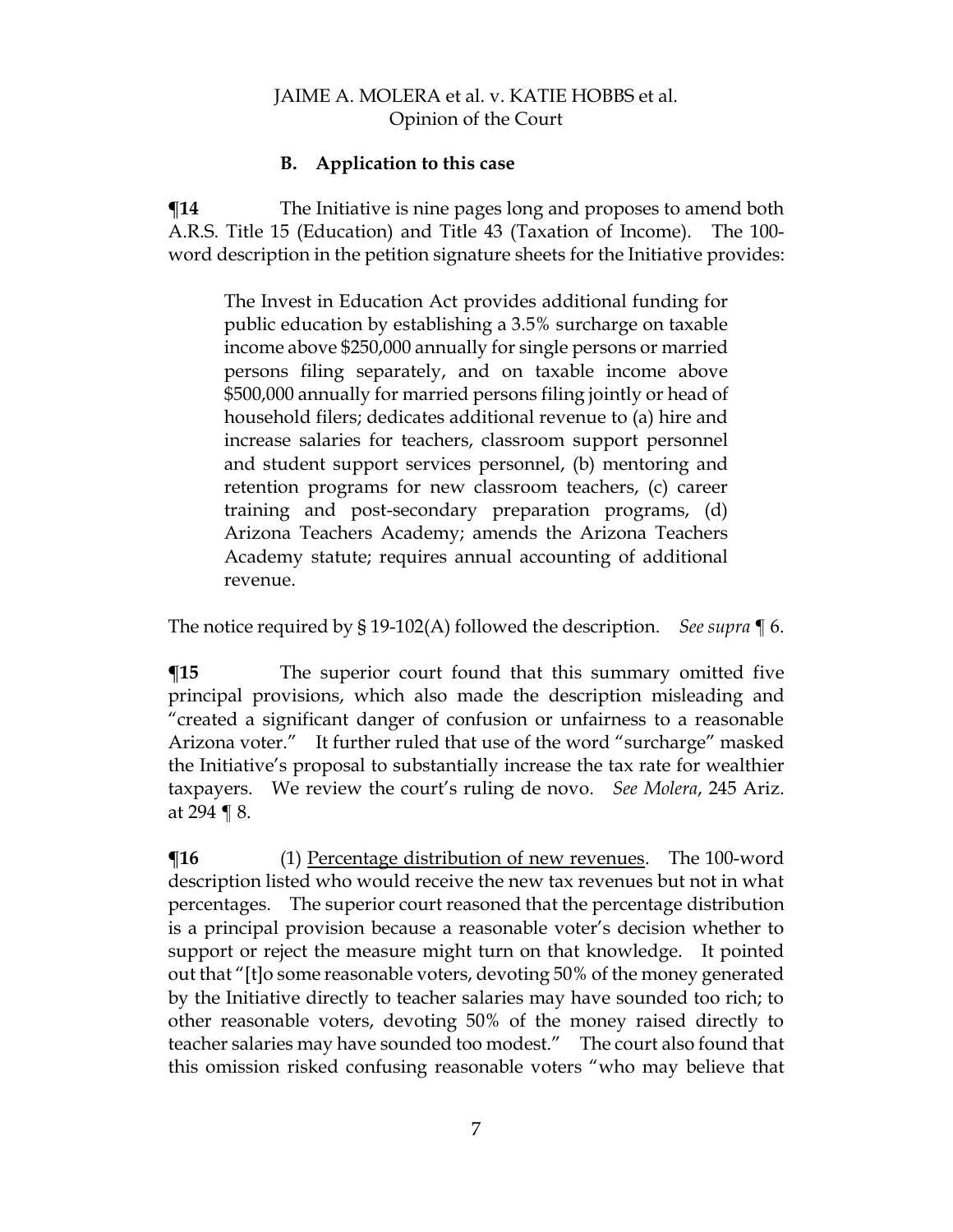more or less than 50% of the funds raised would be used to increase teacher salaries."

**¶17** The percentage distribution is not a principal provision because it is not the Initiative's "most important," "consequential," or "primary" provision that must be described to alert prospective petition signatories to the measure's key operative provisions. *See Molera*, 245 Ariz. at 297 ¶¶ 24, 27. The Initiative's principal provisions impose a substantially increased tax rate on individuals' taxable income exceeding \$250,000 and \$500,000, depending on filing status (the "marginal tax rate"), and dedicate the resulting revenues to public education needs. The 100 word description sufficiently describes these provisions by setting out the tax rate increase and identifying the recipients who will divide the resulting revenues. It was not necessary to describe the percentage distribution for the reader to understand these provisions. Similarly, omission of this detail did not make any part of the description false or misleading or obscure the Initiative's key operative provisions. Pursuant to the required notice beneath the 100-word description, prospective signatories interested in learning the percentage distribution could readily discover it by reading the Initiative text appended to the petition.

**¶18** (2) The percentage increase in the marginal tax rate. The superior court found that the Committee omitted a principal provision by failing to describe the percentage increase in the marginal tax rate. It construed *Molera*, 245 Ariz. at 298 ¶ 29, which disqualified that initiative for falsely describing the proposed percentage increase of a marginal tax rate, as meaning that the percentage increase of the marginal tax rate is a principal provision. Likewise, the court ruled that omission of that information concealed "how profoundly taxes are being increased" for wealthier individuals.

**¶19** The superior court misconstrued *Molera* and therefore erred in its ruling. The 100-word description there stated that the measure would raise the tax rate "by 3.46%" on individual incomes over \$250,000 and household incomes over \$500,000, and "by 4.46%" for individual incomes over \$500,000 and household incomes over \$1,000,000. *Id.* at 293 ¶ 2. In fact, the affected tax rates would have increased by 76% and 98%, respectively, making the description false. *Id*. at 298 ¶ 29. But in finding that the description of the tax rate increase was false, we did not require that any percentage increase in a given tax rate must be included in an initiative description to comply with § 19-102(A), as the superior court here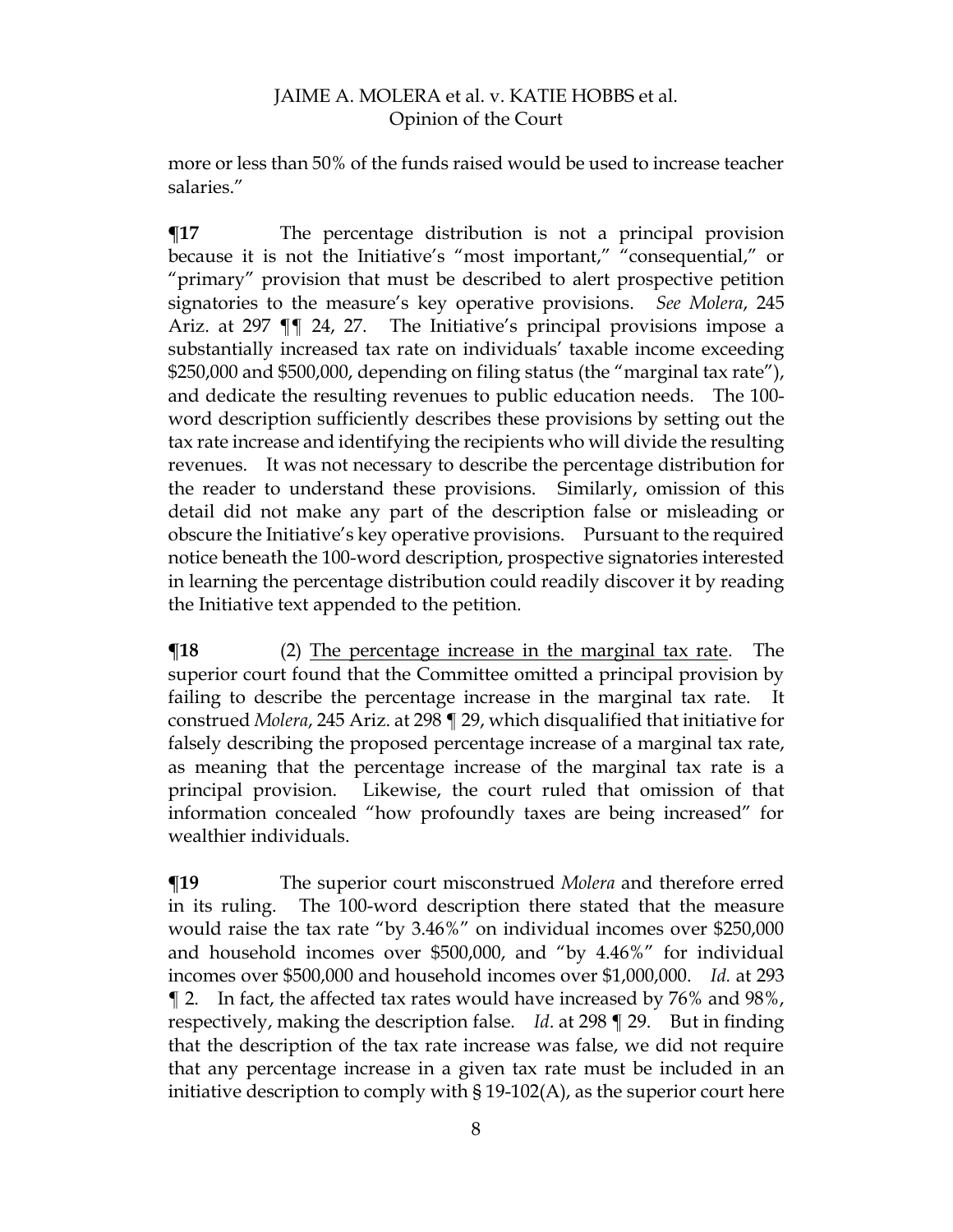surmised. *See id.* ¶ 30 (acknowledging that the sponsor could have stated that the marginal tax rate would "increase[] by 3.46 and 4.46 percentage *points*" without providing the rate's percentage increase). Rather, we specified that any description of the increase must be truthful. *See id.* (stating that the sponsor was not required to describe the change in the tax rate in great detail but could not do so "in a confusing way").

**¶20** The description here accurately stated that a 3.5% surcharge would be imposed on individuals' taxable incomes over specified amounts. This sufficiently communicated a principal provision—raising the marginal tax rate on wealthier taxpayers—to alert a prospective signatory to the Initiative's substance. *See Ariz. Chapter of the Associated Gen. Contractors of Am.*, 247 Ariz. at 49 ¶ 18 (stating sponsors are not required to describe "all potential effects of a measure"). Although the Committee could have provided the percentage increase, it was entitled to cast its description in the best light to garner support, as long as the wording was accurate and did not obscure the tax increase. *See Molera*, 245 Ariz. at 295 ¶ 13 (noting that a sponsor is not required to use neutral wording); *Save Our Vote*, 231 Ariz. at 152–53 ¶¶ 27–28 (to same effect).

**The Telated T** Relatedly, the court found the word "surcharge" confusing because prospective signatories could have understood it "to mean a temporary tax, or to mean a modest 3.5% increase of the existing tax rate." But neither the definition of "surcharge" nor other language in the description supports this finding. The term is commonly understood to mean an additional charge, not a temporary one. *See Surcharge*, Webster's Third New International Dictionary (3d ed. 2002) (defining "surcharge" as meaning "a charge in excess of the usual or normal amount: an additional tax, cost, or impost"); *see also Saban Rent-a-Car LLC v. Ariz. Dep't of Revenue*, 246 Ariz. 89, 98 ¶ 34 (2019) (recognizing that a surcharge can be a "special tax" not levied generally on all businesses). And because the summary describes the Initiative as providing "additional funding" for K-12 education that is subject to an "annual accounting" requirement, it is doubtful a reasonable voter would have believed the surcharge to be temporary. Also, unlike the situation in *Molera*, the description here did not assign a percentage increase to the existing tax rate. Instead, it accurately described an additional 3.5% tax on taxable incomes exceeding \$250,000.

 $\P$ **22** (3) The applicability to pass-through business income. Under existing tax law, income generated by some businesses, for example,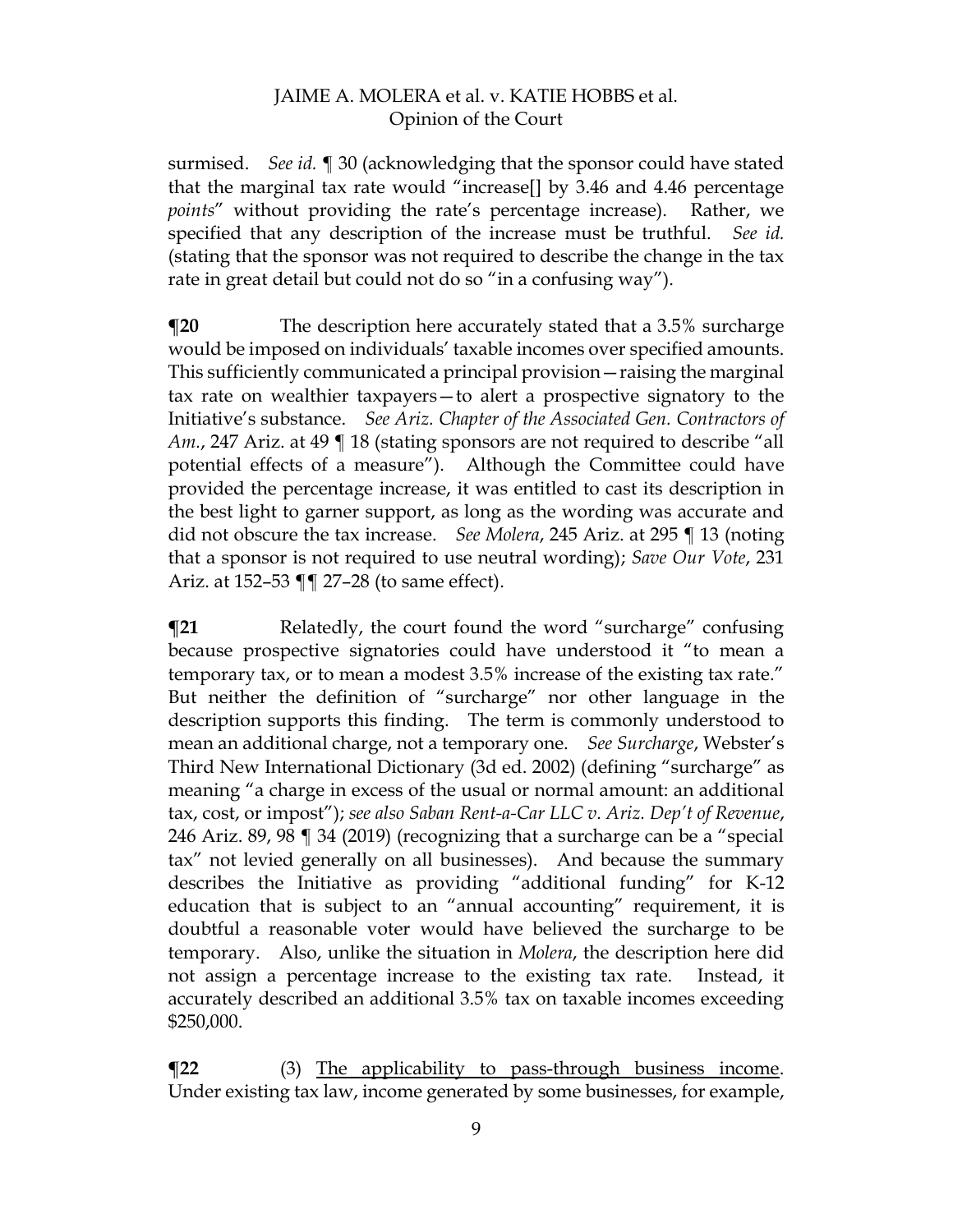Subchapter S corporations and partnerships, is "passed through" to owners and taxed as individual taxable income. *See, e.g.*, *Watts v. Ariz. Dep't of Revenue*, 221 Ariz. 97, 100 ¶ 8 (App. 2009). The superior court found that the description omitted a principal provision by failing to alert prospective signatories that the proposed marginal tax rate would apply to business income. It further found that this omission created a substantial danger that a signatory would fail to appreciate this fact. We disagree.

**¶23** What is taxable as income is dictated by state and federal law. The Initiative does not alter or affect the type of income Arizona has chosen to tax as individual taxable income, including business income. The fact the increased marginal tax rate on individual taxable income would encompass business income taxable to individuals is therefore not a principal provision, but rather is an effect of a principal provision that was not required to be included in the description. *See Ariz. Chapter of the Associated Gen. Contractors of Am.*, 247 Ariz. at 49 ¶ 18. Also, omission of language describing this application does not make any language in the description false or misleading, nor does it obscure a basic thrust of the Initiative. Challengers and amici argue that the Initiative's applicability to pass-through taxable income is material to reasonable voters due to the "impact on economic growth, employment, and the uneven profits that a business generates from year to year." That may be so, but "[t]he proper forum to argue the consequences of passing the Initiative is in statements of support and opposition, editorials, and the like." *See id.*

 $\P$ **24** (4) The proscription on decreasing other education funding. The Initiative proposes adding § 15-1284(E), which provides that monies received by school districts, charter schools, and career technical education districts under the Initiative "are in addition to any other appropriation, transfer or allocation of public or private monies from any other source and may not supplant, replace or cause a reduction in other funding sources." The superior court found that this is a principal provision that should have been described because it "[c]urtail[s] the discretion, authority, and operations of the Legislature as it relates to funding public education," which is a constitutionally bestowed function. It additionally found that the omission was confusing because a prospective signatory would not be put on notice of this curtailment.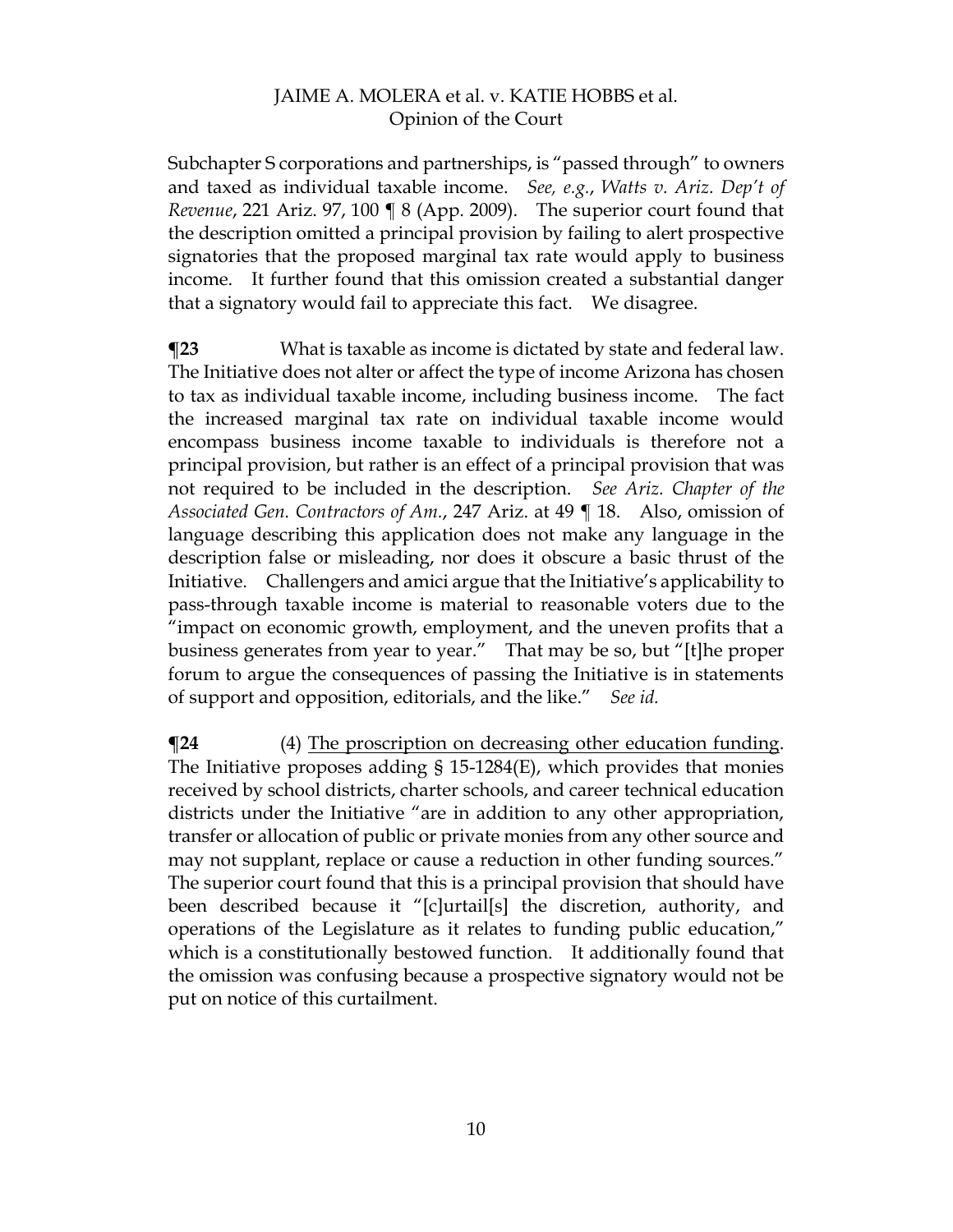**¶25** The Committee did not violate § 19-102(A) by omitting mention of § 15-1284(E) or its impact on legislative funding decisions in the 100-word description. Curtailing legislative discretion is not the Initiative's most important, consequential, or primary feature, so the proposed statute is not a principal provision. And omitting it from the 100-word description is not fatal. The description states that the new tax revenue would be "additional funding for public education," and proposed § 15-1284(E) furthers that purpose. *See Wilhelm*, 219 Ariz. at 48 ¶ 15 (rejecting challenge to 100-word summary because proposed extension of a statute of repose not mentioned in the description was nevertheless "consistent with the ten-year warranty" highlighted in the description). A reasonable person would not expect that the legislature could effectively nullify that "additional funding" by using the fact of new funding to decrease education funding from other sources. Whether § 15-1284(E) unconstitutionally curtails legislative authority, as the superior court implies, cannot be decided until after its adoption. *See Tilson v. Mofford*, 153 Ariz. 468, 473 (1987) (concluding that the proper time to consider the constitutionality of a proposed initiative is after its adoption when affected litigants can present the issue).

**¶26** (5) Expenditure limitation. Article 9, section 21 of the Arizona Constitution imposes an expenditure limitation on school districts. Proposed § 15-1285(1) declares that this limitation does not apply to revenues generated by the new tax. The court found that the failure to describe this provision's application to districts' expenditures of Initiativegenerated revenues constituted an omission of a principal provision, and that prospective signatories would have been confused by not appreciating that "the Initiative was an attempt to change and/or circumvent Constitutional spending limits." But whether article 9, section 21 limits district expenditures despite § 15-1285(1) is undecided and will remain so unless the Initiative is adopted and later challenged. *See Tilson*, 153 Ariz. at 473. Section 19-102(A) does not require mention that article 9, section 21 may limit district expenditures or that proposed § 15-1285(1) may be unconstitutional. *See Iman v. Bolin*, 98 Ariz. 358, 364–65 (1965) ("[E]ven were the measure in conflict with the Constitution, this has no bearing on the right of the people to enact it. The same is true of an act of the legislature." (internal citation omitted)).

**¶27** In sum, the 100-word description here complies with § 19-102(A). The description sufficed to alert prospective signatories to the Initiative's principal provisions to enable them to endorse the measure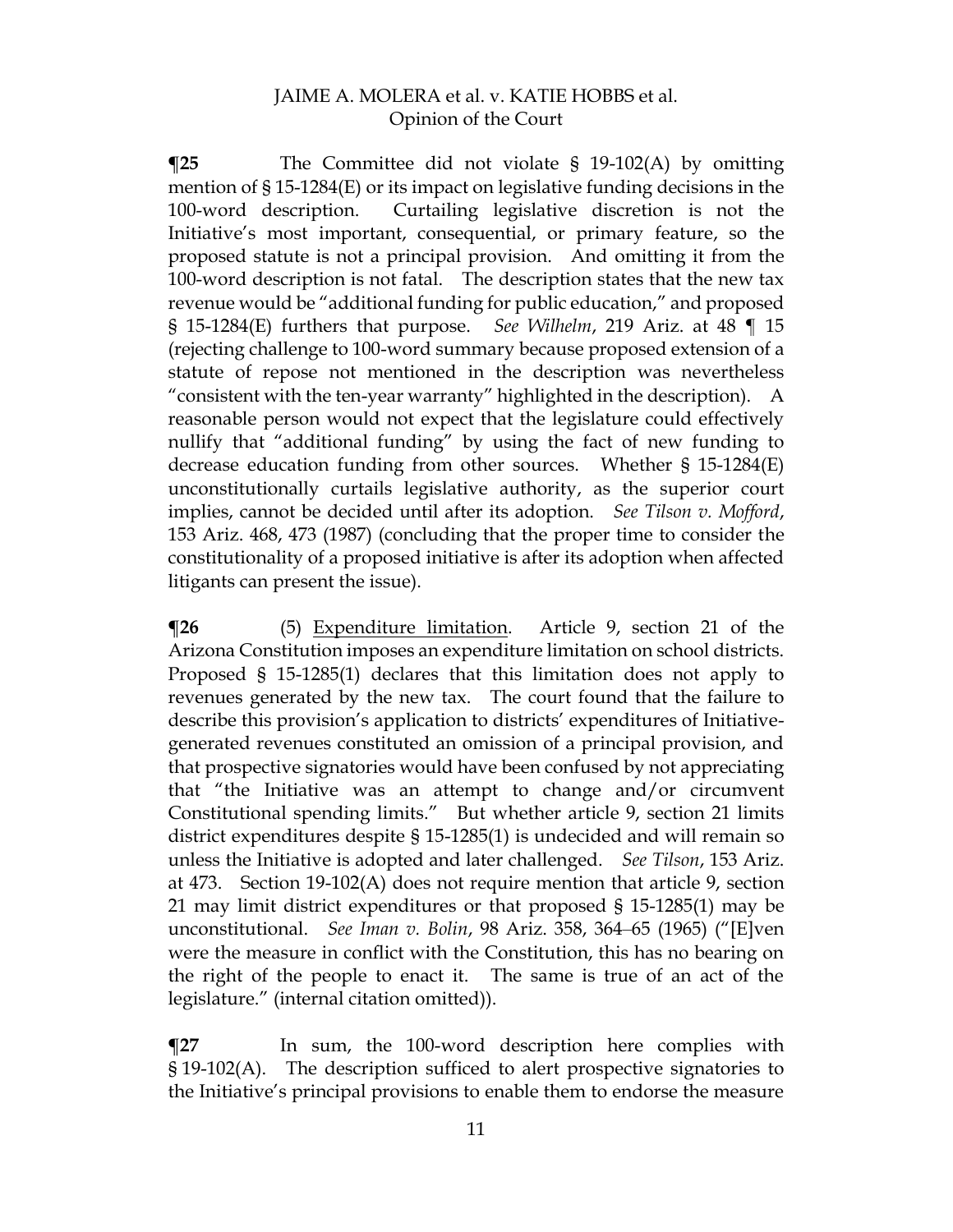for the ballot, reject it, or seek more information. It did not contain any objectively false or misleading information or conceal a basic thrust of the Initiative. The superior court erred by ruling otherwise. In light of our holding, we do not address the Committee's additional arguments concerning the 100-word description.

# **II. Circulator compensation**

**¶28** The Committee hired AZ Petition Partners, LLC ("Petition Partners"), a signature-gathering business, to obtain enough signatures to qualify the Initiative for the ballot. Petition Partners employed registered circulators and paid them an hourly rate on a weekly basis to collect signatures on petitions for all Petition Partners' clients, including the Committee.

**¶29** Although three pay scales applied while the Initiative petitions circulated, they operated similarly. The scales had multiple levels, each of which set an hourly rate and an expected average numberrange of signatures to be gathered each hour. The higher the productivity expectation the higher the rate, and vice versa. Circulators were eligible to move up or down the pay scale from week to week depending on whether they exceeded or fell below their level's productivity expectation the week before and the existence of other factors, such as the number of hours worked and how the circulators conducted themselves. All adjustments to hourly rates were prospective only.

**¶30** Circulators could also earn additional money each week through incentive programs. One such program offered in June 2020 permitted circulators to spin a wheel for prizes each Monday when they turned in collected signatures. The prizes ranged from \$10 to \$100, an extra hour of pay, or double these "spins."

**¶31** The superior court rejected Challengers' arguments that Petition Partners' hourly rate structure and the "spin-the-wheel" program violated § 19-118.01(A), which prohibits paying circulators "based on the number of signatures collected." It agreed with Challengers that four other incentive programs violated § 19-118.01(A). But after approximating the number of disqualified signatures, the court concluded that more than 300,000 valid signatures remained, which was "well in excess of the legal requirement."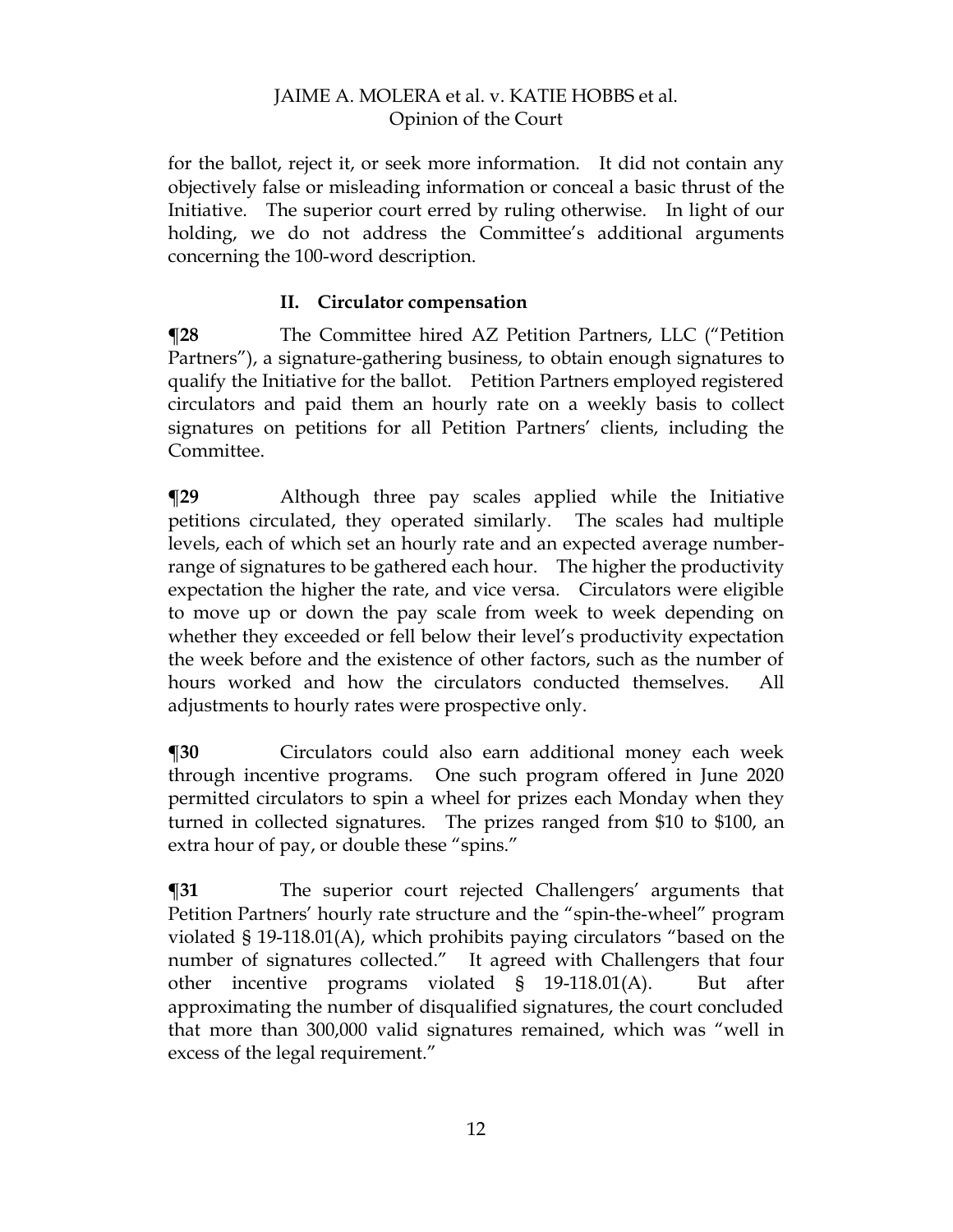#### **A. Hourly rate structure and spin-the-wheel program**

**¶32** In 2017, the legislature enacted § 19-118.01(A), which provides:

A person shall not pay or receive money or any other thing of value based on the number of signatures collected on a statewide initiative or referendum petition. Signatures that are obtained by a paid circulator who violates this section are void and shall not be counted in determining the legal sufficiency of the petition.

Paying or receiving compensation in violation of this restriction is punishable as a class one misdemeanor. § 19-118.01(B).

**¶33** Challengers argue that Petition Partners' "forward-looking rates" and the spin-the-wheel program violated § 19-118.01(A) because they were "based on" the number of signatures collected the prior week. The Committee counters, and the superior court agreed, that § 19-118.01(A) imposes a narrower restriction and does not preclude consideration of productivity in compensating circulators.

**The Term** Resolving this dispute depends on the meaning of "based on" in § 19-118.01(A), an issue we review de novo. *See Ariz. Chapter of the Associated Gen. Contractors of Am.*, 247 Ariz. at 47 ¶ 7. "In doing so, '[w]e interpret statutory language in view of the entire text, considering the context and related statutes on the same subject.'" *Id.* (quoting *Nicaise v. Sundaram*, 245 Ariz. 566, 568 ¶ 11 (2019)). If the language is clear and has only one reasonable meaning, we will apply that meaning. *See State v. Francis*, 243 Ariz. 434, 435 ¶ 6 (2018). But if the language is susceptible to more than one reasonable meaning, we apply secondary interpretive principles, such as considering "the statute's subject matter, historical background, effect and consequences, and spirit and purpose." *See Rosas v. Ariz. Dep't of Econ. Sec.*, 249 Ariz. 26, 28 ¶ 13 (2020).

**¶35** The legislature did not define "based on," so we give the term its common meaning. *See Chaparro v. Shinn*, 248 Ariz. 138, 141 ¶ 14 (2020). Dictionaries define the verb "base," in relevant part, as "to use as a base or basis for: establish, found," *see Base*, Webster's Third New International Dictionary (3d ed. 2002), and "to ground," *see Base*, Black's Law Dictionary (11th ed. 2019). Applying these definitions,  $\S 19-118.01(A)$  is violated if the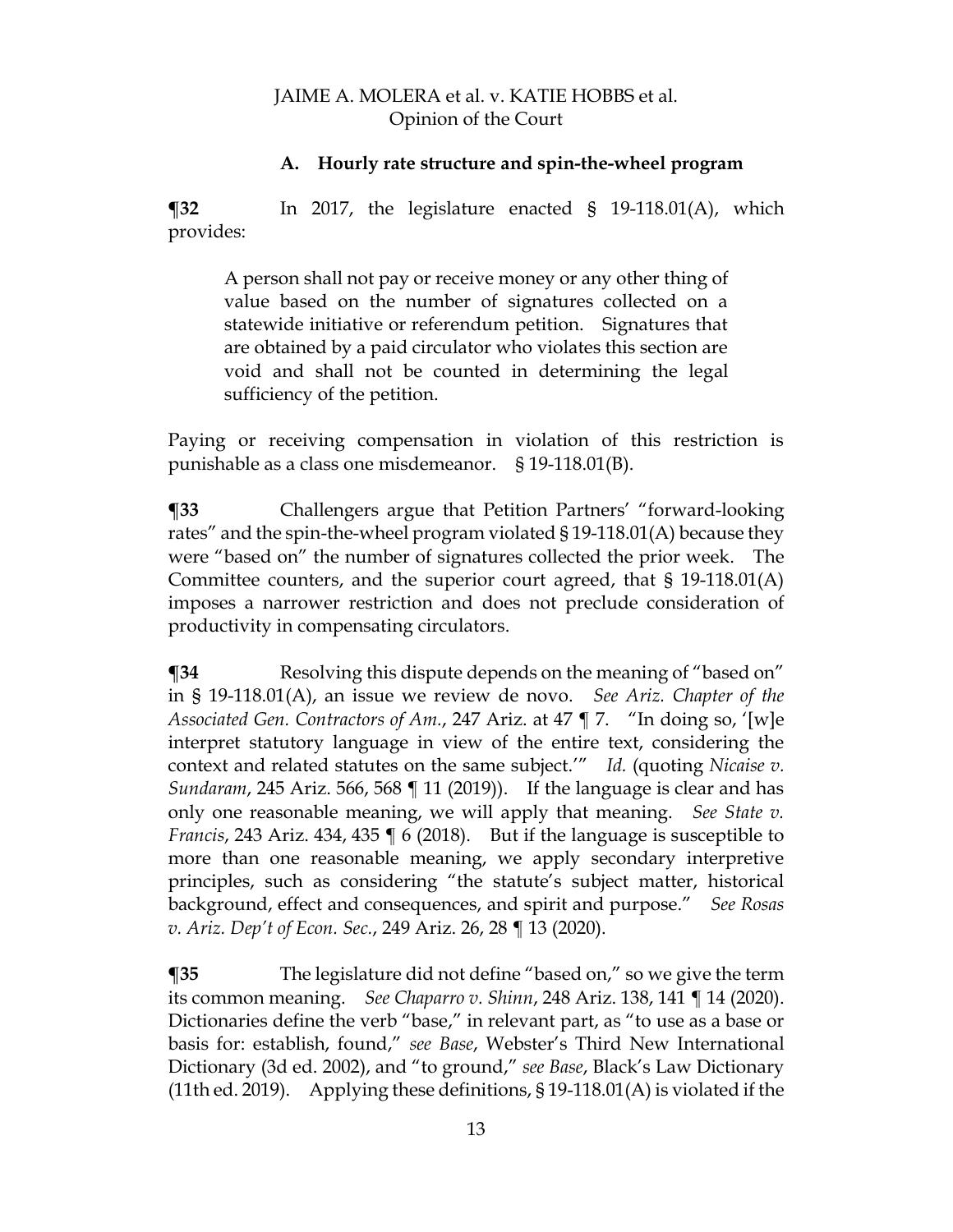compensation paid to a circulator for collecting signatures is dependent on or calculated by, in whole or in part, the number of signatures collected during the compensation period. Thus, for example, § 19-118.01(A) prohibits a circulator from being paid per signature, per completed signature sheet, or by an hourly, daily, or weekly rate that is contingent on collecting a specified number of signatures.

**¶36** We reject Challengers' assertion that "based on" "indicates a broad connection between two things," and Petition Partners was therefore prohibited from basing prospective hourly rates on, or otherwise rewarding circulators for, past productivity. The plain meaning of "base," which uses descriptors like "ground[ing]," "establish[ing]," and "foundation[al]" rather than words like "relating to" does not support this view. But even if "based on" could reasonably mean "a broad connection between two things," we would reject this interpretation in favor of our narrower one after applying secondary interpretive principles. *See Rosas*, 249 Ariz. at 28  $\P$  13.

**¶37** First, adopting a narrow interpretation of "based on" avoids possible constitutional conflict. *See Slayton v. Shumway*, 166 Ariz. 87, 92 (1990) ("[W]here alternate constructions are available, we should choose that which avoids constitutional difficulty."). By limiting how circulators may be paid, § 19-118.01(A) restricts "core political speech," and the constitutionality of the provision depends on the severity of the burden imposed and its justification. *See Meyer v. Grant*, 486 U.S. 414, 421–22, 428 (1988) (holding that a Colorado statute prohibiting payment of initiative petition circulators imposed an unjustified burden on core political speech and therefore violated the First and Fourteenth Amendments). Courts in other jurisdictions have upheld bans on per-signature compensation for circulators. *See, e.g.*, *Prete v. Bradbury*, 438 F.3d 949, 962 (9th Cir. 2006) (distinguishing *Meyer* because the per-signature ban simply "prohibit[ed] one method of payment"); *Person v. N.Y. State Bd. of Elections*, 467 F.3d 141, 143 (2d Cir. 2006) (to similar effect); *Initiative & Referendum Inst. v. Jaeger*, 241 F.3d 614, 618 (8th Cir. 2001) (to similar effect). The Sixth Circuit, however, struck an Ohio law that limited circulator compensation to pay "on the basis of time worked." *Citizens for Tax Reform v. Deters*, 518 F.3d 375, 377 (6th Cir. 2008). The court reasoned that "[w]hile petitioners are not constitutionally guaranteed an endless variety of means, when their means are limited to volunteers and to paid hourly workers who cannot be rewarded for being productive and arguably cannot be punished for being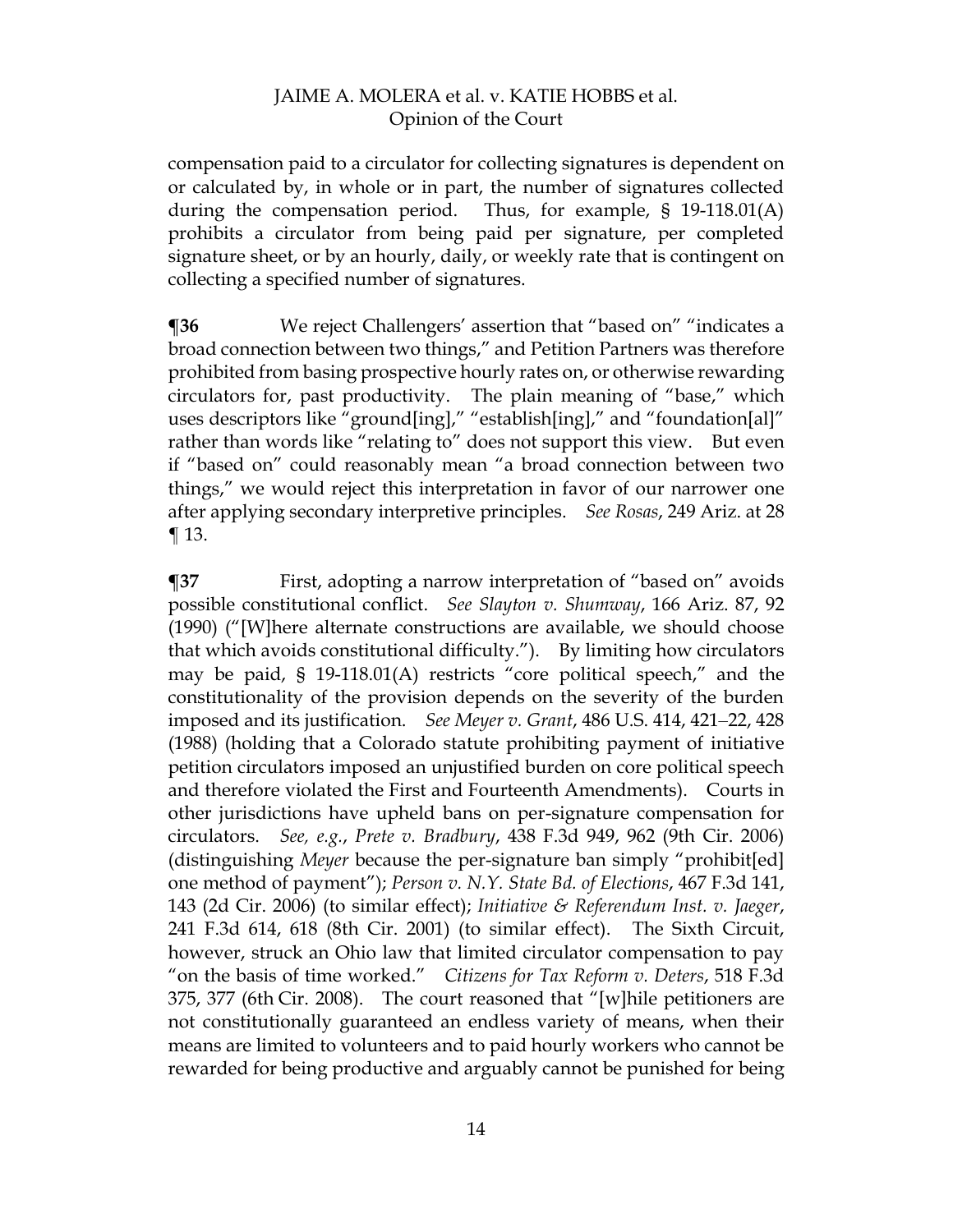unproductive, they carry a significant burden in exercising their right to core political speech." *Id.* at 386–87.

**¶38** The constitutionality of § 19-118.01(A) is not before us. Regardless, we are further persuaded to reject Challengers' broad interpretation of the statutory restriction to minimize any First Amendment infringement on core political speech. *See Slayton*, 166 Ariz. at 92.

**¶39** Second, the legislative history for § 19-118.01(A) supports a narrow interpretation of "based on." *See Rosas*, 249 Ariz. at 28 ¶ 13. The legislature found that other states had "enacted prohibitions on payment per signature" to "reduce fraud in the signature collecting process," and that evidence "suggest[ed] that circulators paid by the hour [] have a higher validity rate than those paid by the signature." 2017 Ariz. Sess. Laws. ch. 52, § 5 (1st Reg. Sess.). The bill's sponsor similarly testified at a House committee hearing that the provision would end "the practice of paying circulators per signature." The House rules attorney, apparently aware that the legislature was swimming in constitutionally choppy waters, explained at another hearing that "after lots of discussion" among lawyers, the proposed "restriction against petition circulators being paid on a per signature basis" was likely constitutional because it was "similar enough" to the ban upheld in *Prete*that it "could be upheld." The legislature's focus on eradicating the practice of per-signature payments, and its awareness of the constitutional implications of restricting other circulator compensation methods, demonstrate it intended a narrow application of the term "based on."

 $\P$ **40** Finally, we are persuaded to apply a narrow interpretation of "based on" by considering the practical application of Challengers' broader view. *See Rosas*, 249 Ariz. at 28 ¶ 13. Interpreting "based on" as a "broad connection between two things" would mean that circulators' compensation could not relate in any way to their only assigned task collecting signatures. Taken to its logical conclusion, Challengers' interpretation would prohibit a sponsor from requiring circulators to gather any number of signatures as doing so would constitute payment "based on the number of signatures collected." Such a result would be peculiar considering the legislature permits the practice of paying circulators to collect signatures, *see* A.R.S. § 19-118, and it would likely violate the First and Fourteenth Amendments as described in *Meyer*.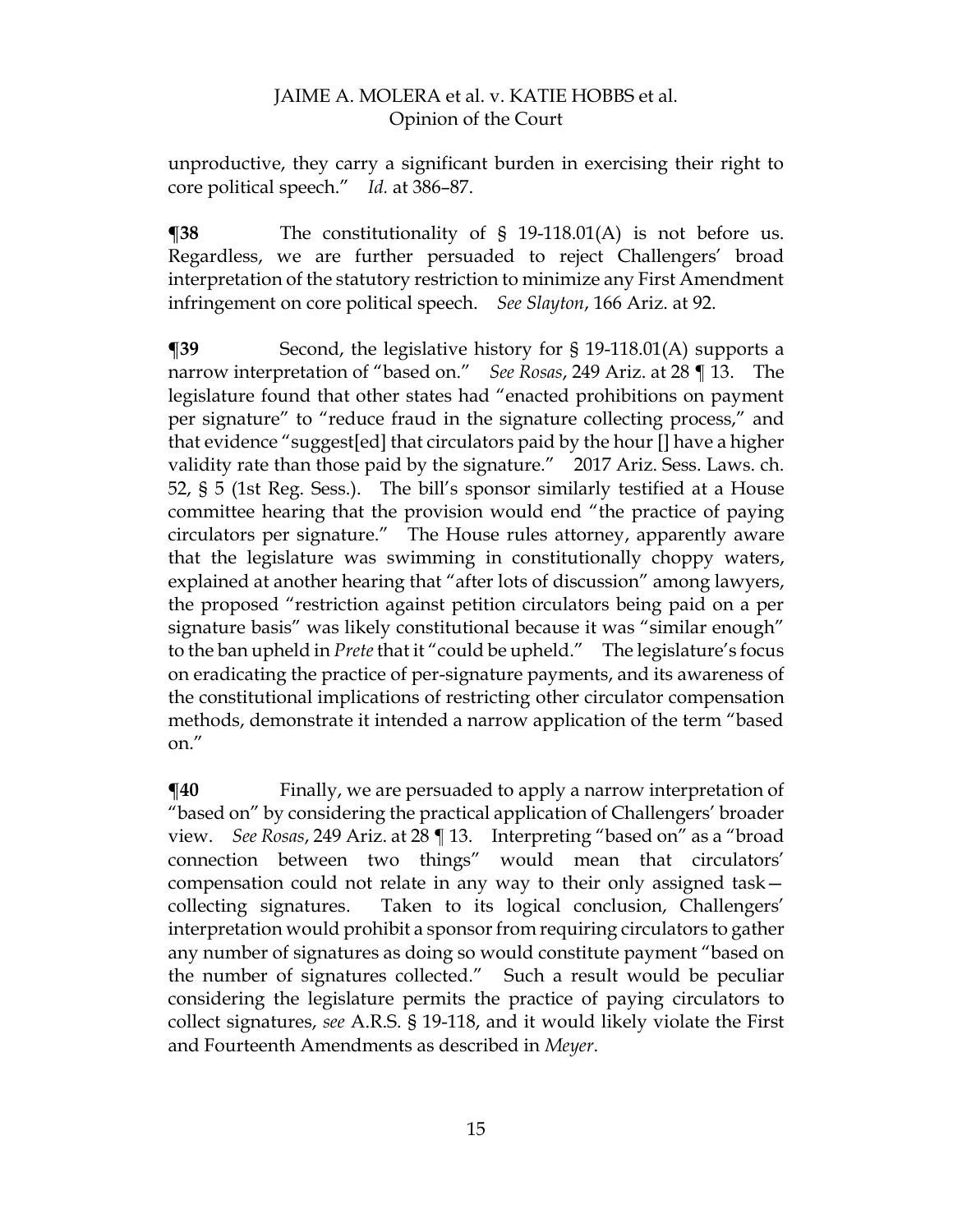**¶41** Turning to the record here, we agree with the superior court that Petition Partners' graduated hourly wage scales did not violate § 19- 118.01(A). Petition Partners paid circulators "based on" the number of hours worked each week at fixed hourly rates, regardless of the number of signatures collected. Its prospective adjustment to hourly rates in light of a circulator's past productivity did not make subsequent payments at the new rate "based on the number of signatures collected." Payment at the new rate remained payment for the hours worked rather than the number of signatures collected.

**¶42** The superior court likewise did not err by rejecting the challenge to the spin-the-wheel program as violating § 19-118.01(A). The court ruled that Challengers had failed to prove a "correlation to actual number of signatures turned in and a circulator's ability to 'spin the wheel.'" It further found that "[t]his program appeared to be used to enhance morale among petition circulators" rather than to compensate for signatures. We defer to the court's factual findings if supported by sufficient evidence, but we review whether Challengers proved a violation of § 19-118.01(A) de novo. *See Helvetica Servicing, Inc. v. Pasquan*, 249 Ariz. 349, 352 ¶ 10 (2020).

**¶43** The record supports the court's factual findings. Petition Partners advertised that a circulator could spin the wheel once or twice, depending, in part, on the number of self-reported signatures collected. If the program operated that way, whether it violated § 19-118.01(A) would be a closer question. But the evidence at trial showed that a circulator did not have to collect any number of signatures to spin the wheel.

**¶44** Circulator Colby Jensen testified he "[didn't] know of any prerequisites" to spin the wheel, including "the number of signatures [a circulator] collected." He characterized the program as "a fun thing at the end of turn-in to keep everyone from getting depressed having to stand in a parking lot around a ton of people for hours," and said he never saw anyone turned away from spinning the wheel who wanted to.

**¶45** Petition Partners manager Tom Bilsten similarly described the program as a "show" and stated that the number of self-reported signatures did not disqualify a circulator from spinning the wheel. He said Petition Partners "did not deny anyone an opportunity to spin the wheel as long as they were an employee in good standing and they were nice to people." Bilsten emphasized that Petition Partners never conditioned a spin-the-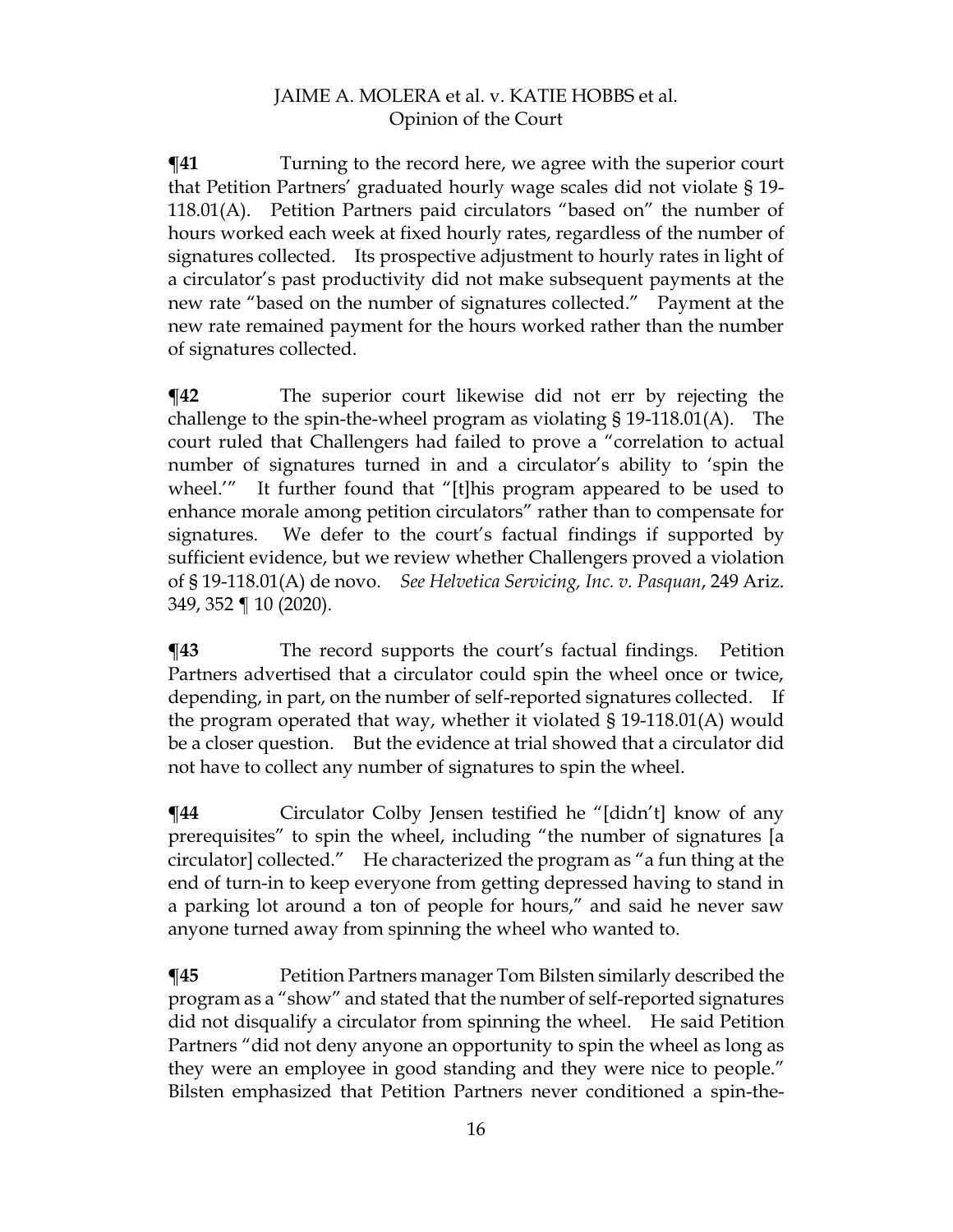wheel opportunity on the number of signatures collected by a circulator. Owner Andrew Chavez echoed this testimony, stating that "people who actually didn't get their signatures . . . spun the wheel too."

 $\P$ **46** In light of this evidence, the superior court did not err in ruling that the spin-the-wheel program did not violate § 19-118.01(A). Because circulators did not spin the wheel in exchange for collecting a specific number of signatures but did so as a consequence of employment, the prizes were not payments "based on the number of signatures collected."

# **B. Identifying disqualified signatures**

**¶47** Challengers next argue the superior court incorrectly disqualified only signatures collected by circulators during the weeks they participated in one or more of the bonus programs that violated  $\S 19-118.01(A)$ . They assert that  $\S 19-118.01(A)$  disqualifies all signatures collected by those circulators even when they were paid in compliance with that statute. We disagree.

**¶48** Section 19-118.01(A) could reasonably mean that all signatures ever gathered by a circulator are disqualified or that only signatures gathered when the circulator was paid in violation of the statute are disqualified. We adopt the latter interpretation because it serves the legislative purpose in reducing fraud in the signature collecting process, *see supra* ¶ 39, while imposing a lesser burden on core political speech, *see supra*  ¶¶ 37–38.

# **C. Preliminary injunction**

**¶49** Challengers finally argue the superior court erred by refusing to preliminarily enjoin the Initiative from the ballot to permit them to conduct discovery to identify the number of signatures collected during the weeks circulators were paid bonuses in violation of  $\S$  19-118.01(A). We review the denial of a preliminary injunction for an abuse of discretion. *Valley Med. Specialists v. Farber*, 194 Ariz. 363, 370 ¶ 21 (1999).

**¶50** The superior court ruled that Challengers did not have a strong likelihood of successfully voiding enough signatures to keep the Initiative from the ballot. *See Apache Produce Imps., LLC v. Malena Produce, Inc.*, 247 Ariz. 160, 164 ¶ 10 (App. 2019) (listing "a strong likelihood of success" on the merits as a consideration in ruling on a preliminary injunction request). Although the court found that 146 circulators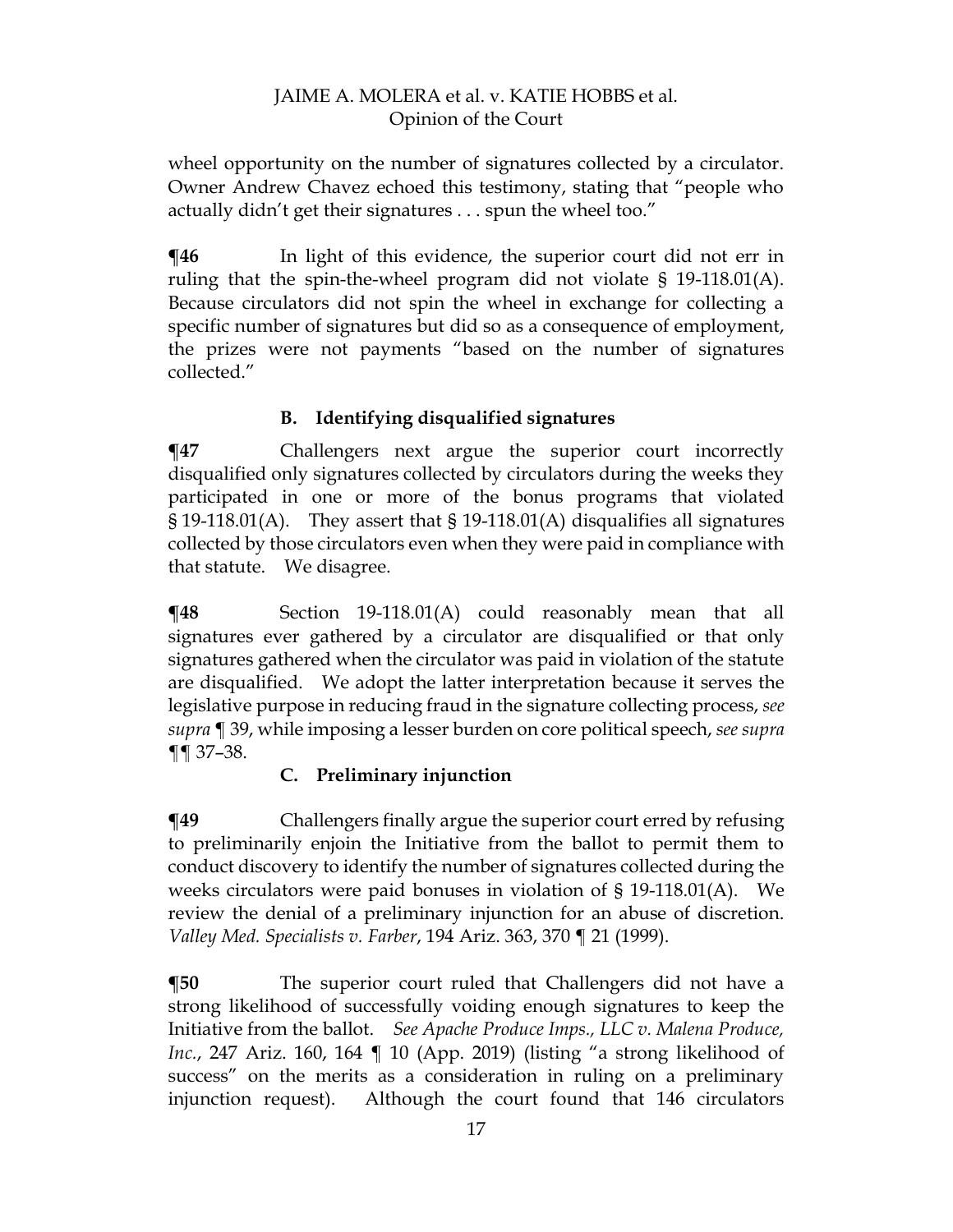received weekly compensation that included improper payments, the record did not reflect exactly how many signatures were collected during those weeks. Regardless, the court reasoned that even if those circulators worked forty hours per week and collected twelve signatures per hour the maximum collected by the most productive circulators—only 70,080 signatures would be voided. Because the Secretary had approved 377,456 signatures, subtracting the voided signatures would leave more than the 237,645 signatures required to place the measure on the ballot.

**¶51** Challengers argue that their inability to demonstrate a likelihood of success on the merits was "tied to [the Committee's] failure to maintain sufficient records," and so the Committee "should bear the burden of proving that the circulators who were improperly paid collected too few ballots to enjoin the Initiative." Even if we agreed, we fail to see how enjoining the Initiative to permit discovery would have remedied insufficient record-keeping or a misplaced burden of proof. Regardless, we reject Challengers' implicit premise that the Committee was obligated to maintain any records linking circulator compensation to the number of signatures collected. Neither § 19-118.01(A) nor any other authority cited by Challengers required such record-keeping.

**¶52** We also disagree that Challengers' burden to prove the invalidity of petition signatures by clear and convincing evidence, *see Leach v. Reagan*, 245 Ariz. 430, 437 ¶ 30 (2018), shifted to the Committee to prove that the number of signatures collected under the improper bonus programs were too few to disqualify the Initiative. The caselaw relied on by Challengers shifts the burden of coming forward with evidence, not the burden of proof, "[w]hen proof of a negative assertion lies 'peculiarly within the knowledge of the adverse party.'" *See Woerth v. City of Flagstaff*, 167 Ariz. 412, 419 (App. 1990) (quoting *Sw. Cotton Co. v. Ryan*, 22 Ariz. 520, 533 (1921)); *see also Parker v. City of Tucson*, 233 Ariz. 422, 432 ¶ 24 n.9 (App. 2013). Here, Challengers were not tasked with proving a negative by establishing the number of signatures that were collected by 146 circulators during the weeks in which they received payment in violation of § 19- 118.01(A).

**¶53** In sum, the superior court did not err by ruling that Petition Partners' graduated hourly rate scale and spin-the-wheel program complied with § 19-118.01(A). The court correctly disqualified only signatures collected by circulators during the pay periods in which they were paid bonuses that violated § 19-118.01(A), and properly denied Challengers' request for a preliminary injunction. In light of our holding,